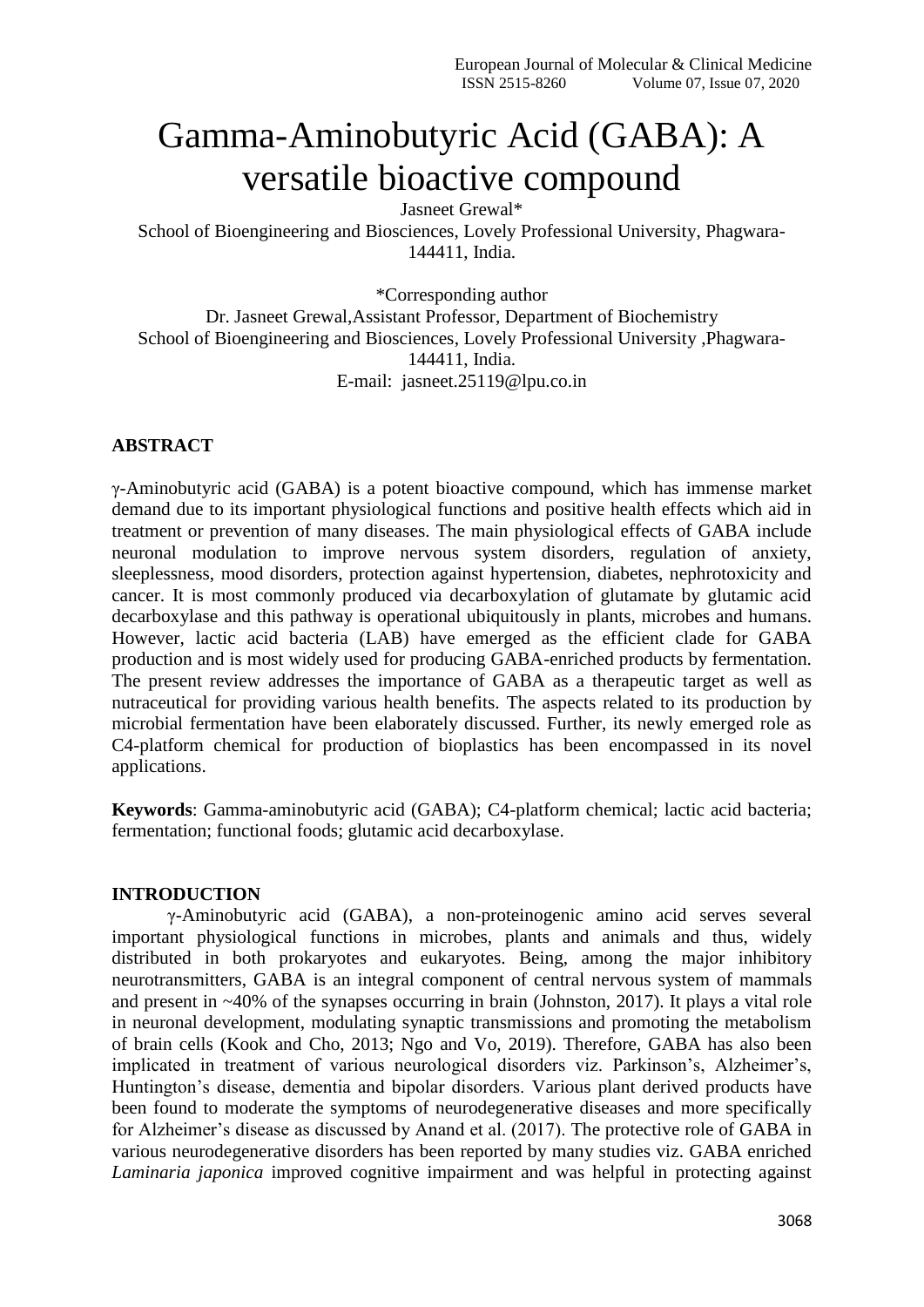dementia (Reid et al., 2018). In another study, the neuronal cells were protected against neurotoxicant-induced cell death by culture extracts of *Lactobacillus buchneri* producing GABA (Cho et al., 2007). The anti-hypertensive activity of GABA is it's another important physiological function, which has made it a therapeutic target for pharmaceuticals. The high blood pressure is associated with various cardiovascular and kidney diseases and GABA enriched diets have proved to be an effective hypotensive agent. The milk fermented by *[Lactococcus](https://www.sciencedirect.com/topics/food-science/lactococcus) lactis* and *[Lactobacillus](https://www.sciencedirect.com/topics/food-science/lactobacillus) plantarum* exhibited antihypertensive effect as it was enriched by GABA and exhibited Angiotensin-I Converting Enzyme (ACE) inhibitory activity (Nejati et al., 2013).

GABA administration has also been found to useful in treating anxiety, depression, mood disorders and sleeplessness (Ngo and Vo, 2019). The administration of GABA enriched *Monascus*-fermented powder to rats as animal mode exhibited antidepressant effects as it helped in recovering the level of norepinephrine, 5-hydroxytryptamine and dopamine in hippocampus (Chuang et al., 2011). Similarly, in another study of black soybean milk fermented by *Lactobacillus brevis* FPA 3709**,** the GABA-enriched product showed antidepressant effect on swimming rat model (Ko et al., 2013). GABA has also been found to play an important role in ameliorating hyperglycaemia and exert anti-diabetic effects. The administration of GABA enriched yogurt by fermentation with *Streptococcus salivarius*, helped in enhancing the level of serum [insulin](https://www.sciencedirect.com/topics/chemistry/insulin-derivative) and improving the complications of progressive type 1 diabetes (Chen et al., 2016).

Further, the pharmacological value of GABA is enhanced by its inhibitory effects on proliferation of metastatic cells. Recently, Li et al., (2019) reported that germinated brown rice fermented by *Lactobacillus acidophilus* and having enhanced GABA content, exhibited potential as dietary supplement for treating colorectal cancer. It was found to suppress preneoplastic lesions along with activating the apoptotic pathway. Similarly, in another study the administration of extraneous GABA helped in inhibiting colon cancer cell proliferation by disrupting MEK-EGR1 signalling pathway as well increased the sensitivity towards oxaliplatin, an anti-cancer drug (Song et al., 2016). The renoprotective effect of GABA, which is helpful in ameliorating nephrotoxicity or severe renal injury has also been validated by various studies (Ngo and Vo, 2019). The administration of GABA with estradiol exerted nephroprotective against renal ischemia-reperfusion injury (Talebi et al., 2016). Another study also reported that the administration of GABA to rat model of acute tubular necrosis helped in significantly ameliorating the cisplantin induced nephrotoxicity (Ali et al., 2015).

All the above studies exemplify the role of GABA as a bioactive compound which helps in prevention or aiding in treatment of several severe diseased conditions. Thus, a lot of commercial interest has aroused in production of GABA or formulation of GABA-enriched foods. The present review addresses the biosynthesis of GABA by microorganisms in comprehensive details. Further, the various applications of GABA especially as a bioactive compound or a functional food ingredient are encompassed. Apart from its applications in pharmaceuticals and nutraceuticals, its role as C4 platform chemical for the production of important industrial chemicals such as 2-pyrrolidone and biodegradable polymer such as nylon-4 has been elaborately discussed.

#### **PRODUCTION OF GABA**

The three main routes for production of GABA are: (i) chemical synthesis (ii) enzymatic biocatalysis and (iii) microbial fermentation. Various studies have reported different chemicals routes for synthetic production of GABA viz. a highly complex five step reaction involving nitrile reduction, ester hydrolysis and deethoxycarbonylation was used to synthesize GABA from a functionally modified intermediate obtained by alkylation of diethyl cyanomalonate with ethyl bromoacetate (Cook et al., 2010). In another approach, the carboamination reaction of alkenes, catalysed by copper complex transfers was used for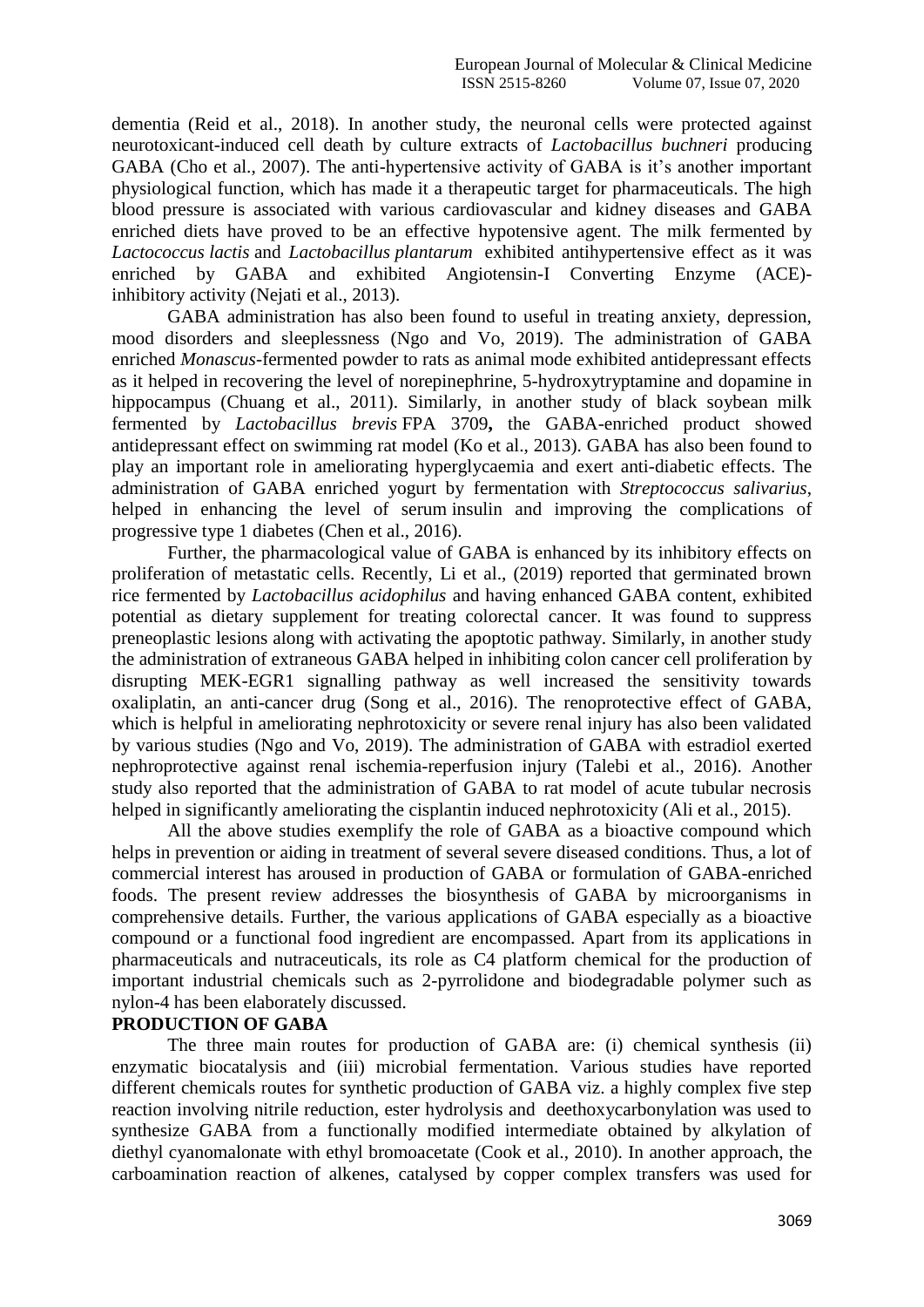synthesis of GABA (Zhu et al., 2017). Lie et al., (2018) reported GABA production from glutamic acid, which was isolated from waste gluten. The isophorone was used as an inducer reagent and microwave-assisted decarboxylation reaction was used to produce GABA with short reaction time and yield of 63%. However, the production of various unwanted sideproducts, use of hazardous reagents and the complexity of multi-step chemical reactions favour the microbial biosynthetic routes over chemical synthesis (Xu et al., 2017). The enzymatic biocatalysis route involves GABA production from glutamic acid after decarboxylation, which requires catalysis by glutamic acid α-decarboxylase (GAD) along with pyridoxal-5'-phosphate (PLP), the co-enzyme. Nonetheless, the complexity and high purification costs of GAD along with its stability and reusability constraints favour microbial production by fermentation (Dhakal et al., 2012; Xu et al., 2017).

Among microbes, both bacteria and fungi are known to be good sources for GABA production. The fungi belonging to genera of *Monascus*, *Neurospora, Rhizopus* and *Aspergillus* are the main producers (Diana et al., 2014). However, among bacteria, lactic acid bacteria (LAB) genera are the most extensively investigated for GABA production. Since ancient times, fermentation of food products by using LAB as starter cultures have been very popular. The release of bacteriocins, exopolysaccharides, organic acids, aromatic compounds, polyols by LAB during fermentation help in improving aroma, texture, shelf life and health benefits of fermented products. Further, their GRAS (Generally Regarded As Safe) status and high tolerance to stress conditions adds to their potential as bio-factories for production of various high-value commodity chemicals viz. lactic acid, polyols, poly-*β*-hydroxybutyrate (PHB) (Hatti-Kaul et al., 2018; Sauer et al., 2017). Likewise, they are considered most potent for high titre GABA production. The strains such as *Lactobacillus fermentum, Lactobacillus lactis, Lactococcus lactis, Pediococcus pentosaceus, Lactobacillus reuteri, Bifidobacterium*  sp., *Lactobacillus brevis, Pediococcus acidilactici* and *Lactobacillus sakei* are most popular LAB for GABA production (Diana et al., 2014; Li and Cao, 2010).

There are two main pathways i.e. glutamate decarboxylase (GAD) pathway and the putrescine (Puu) pathway, which are followed in the microbial production of GABA. The Puu pathway, involving two different paths, is a minor route which is found in *Aspergillus oryzae* and *Escherichia coli* but not in common producers such as *Bifidobacterium* or *Lactobacillus*. The first path involves transformation of Puu to γ-glutamyl-Puu, which further undergoes oxidation to yield  $\gamma$ -Glu-GABA, which is subsequently hydrolysed to yield GABA. In the second path, Puu is directly degraded to  $\gamma$ -aminobutyraldehyde, which is oxidised to yield GABA. The GAD pathway, used by majority of GABA producers, involves pumping of feedstock i.e. monosodium glutamate (MSG) or glutamate into the cell, followed by decarboxylation by GAD assisted by coenzyme i.e. pyridoxal-5-phosphate (PLP). Glu/GABA antiporter then exports the transformed product i.e. GABA into the extracellular matrix (Diez-Gutiérrez et al., 2019).

Most of the production studies on GABA production have been reported by submerged fermentation. Therefore, the fermentation conditions i.e. pH, temperature, cultivation time and composition of nutrient media critically affect the titre of GABA production and their optimisation becomes a prerequisite (Diez-Gutiérrez et al., 2019; Kook and Cho, 2013). The maintenance of optimal pH is very important as pH of fermentation media changes with time and affects the activity of GAD. Though the optimal pH for GAD activity varies with microbial species, generally alkaline pH especially above 8 is detrimental for GABA production as it activates GABA-decomposing enzymes viz. succinic semialdehyde dehydrogenase and GABA transaminase (Dhakal et al., 2012; Diez-Gutiérrez et al., 2019). A study reported that the challenge of requirement of acidic conditions, can also be overcome by site-specific mutation of two residues of GAD, which allowed *E. coli* GadB mutant to work optimally till pH 7 (Ho et al., 2013). Most of the studies of GABA production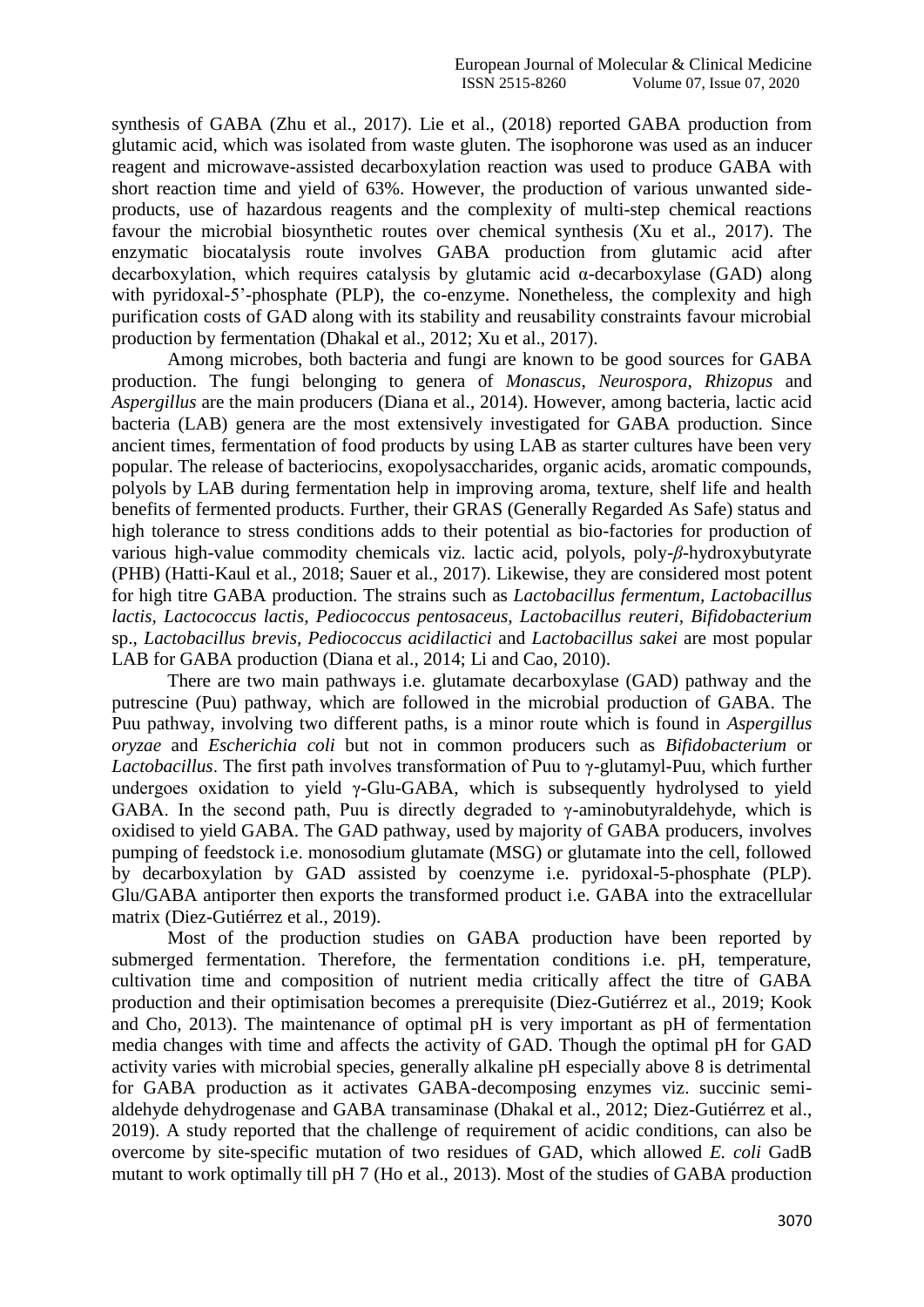have been optimally operational at temperatures ranging from 25<sup>o</sup>C to 40<sup>o</sup>C. Generally, LAB have complex nutritional requirements and thus, require MRS (Man, Rogosa and Sharpe) broth supplemented with glutamate or monosodium glutamate (MSG) and PLP for GABA production, which leads to high costs for fermentation process especially at industrial level (Yuan and Alper, 2019). Thus, efforts for cost effective production of GABA are being made which allows direct GABA production from glucose, derived from biomass sources rather than addition of MSG. In this context, a robust *Corynebacterium glutamicum* was engineered by expressing GAD from *E. coli*, which resulted in GABA production of  $12.37 \pm 0.88$  g/l directly from 50 g/l glucose, without the requirement of addition of glutamate (Takahashi et al., 2012).

Solid-state fermentation (SSF) is another strategy which has proved to be effective in cost effective GABA production along with advantage of producing a spent residue rich in nutritional quality. The bio-based economical GABA production was achieved by SSF using toxic deoiled cottonseed cake as growth substrate by *Lactobacillus brevis.* Under optimized conditions*,* GABA production of 19.7 mg/g was obtained with simultaneous 70 % degradation of toxic gossypol, which was restricting utilization of this abundant agro-waste (Grewal and Khare, 2017). Similarly, 91% reduction in content of anti-nutritional glycosides i.e. convicine and vicine in faba bean (*Vicia faba* L.) was achieved by fermentation with *Lactobacillus plantarum* VTT E-133328 with concomitant production of 626±35 mg/kg GABA (Coda et al., 2015). The SSF of coconut oil cake by *Monascus sanguineus* resulted in GABA production of 15.53 mg/gds (Dikshit and Tallapragada, 2015). A functional food for preventing hypertension was formulated by SSF of lentil (*Lens culinaris* L.) with *Bacillus subtilis* which exhibited 39% angiotensin I-converting enzyme inhibitory (ACEI) activity along with GABA production of 6.54 mg/g (Torino et al., 2013).

#### **APPLICATIONS OF GABA**

# **GABA enriched functional foods**

Though GABA is naturally present in some fruits and vegetables, it exhibits little biological activity as its concentration is quite low ranging from 0.03 to 2.00 μmol/g (Kook and Cho, 2013). Therefore, the formulation of GABA enriched foods by fermentation is gaining high popularity due to the numerous health benefits they offer due to physiological functional roles of GABA. Many GABA enriched food products have been prepared by fermentation with GRAS organisms and available commercially. These functional foods exhibit a wide spectrum ranging from cereal-based products (wheat sourdough, bread, quinoa flakes, brown rice, fermented oats etc.), dairy products viz. cheese, milk, yogurt, legume based such as *adzuki* beans, black soybean and tempeh-like fermented soybean etc. (Quílez and Diana, 2017). The use of these foods in aiding treatment or prevention of various diseased states has further increased their nutraceutical value.

# **GABA as C4 platform chemical for production of high-value commodity chemicals**

A new interest in demand of GABA has been aroused by its role as C4 platform chemical, wherein it serves as feedstock for synthesis of 2-pyrrolidone, polyvinylpyrrolidone and nylon 4, a biodegradable polymer for production of bioplastics (Diez-Gutiérrez et al., 2019; Wendisch et al., 2018). Conventionally, polyamides like nylon-4 are synthesized from petro-resources involving toxic precursors or intermediates. However, the bio-based routes offer a sustainable and eco-friendly alternative and thus, it has evoked great research interest in production of bio-based platform chemicals. In this context, cottonseed cake was used for growth of *Lactobacillus brevis* and microbially produced GABA was used for synthesis of 2 pyrrolidone, which serves as precursor for synthesis of nylon 4 (Grewal and Khare, 2017). In another study using genetic engineering, a recombinant *E. coli* expressing GAD from *Lactococcus lactis* was used for microbial production of GABA. The produced GABA was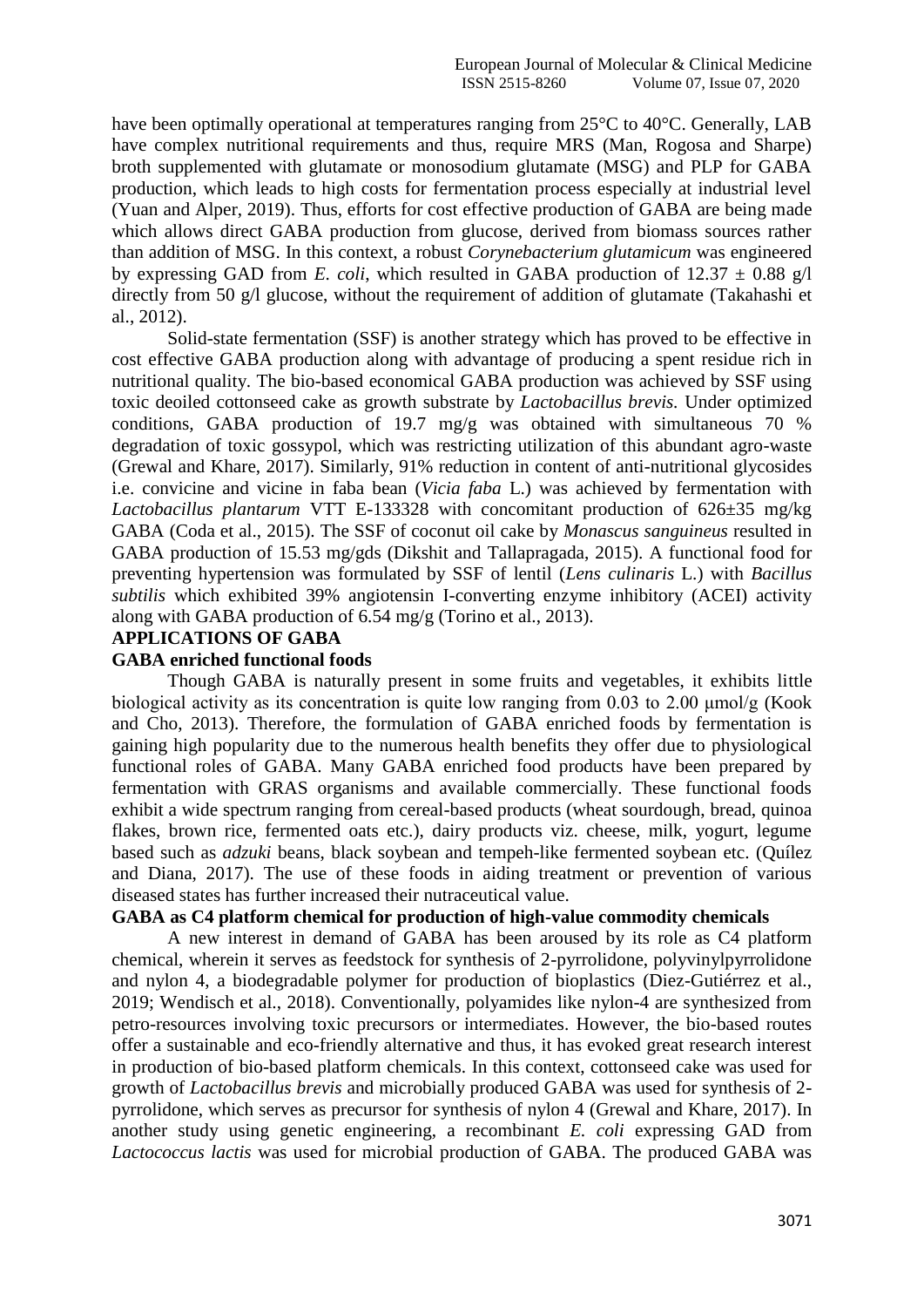used to synthesize 2-pyrrolidone, which was further polymerized to obtain nylon 4 (Park et al., 2013).

# **CONCLUSIONS**

The use of bioactive compounds as therapeutics for managing various diseases and as nutraceuticals for providing health benefits is gaining immense popularity. In this context, GABA has emerged as versatile bioactive compound to develop enriched food products with various beneficial health effects and thus, has high demand in food industry. The LAB due to their GRAS status are most popularly used as starter cultures for fermentative production of GABA. The fermentation conditions i.e. pH, temperature, incubation period, feedstock used and the optimal activity of glutamate decarboxylase along with concentration of pyridoxal 5' phosphate play a critical role in obtaining high titres of GABA production. The use of metabolic engineering to improve the yield and achieve cost effective production is being actively pursued. Apart from its nutraceutical role, there has been a further impetus on its production due to its use as feedstock for synthesis of high-value commodity chemicals viz. 2-pyrrolidone, polyvinylpyrrolidone and nylon 4. Their production by microbially produced GABA provides a sustainable and eco-friendly alternate to synthetic route derived from depleting petro-reserves.

# **REFERENCES**

- Anand, A., Patience, A.A., Sharma, N., Khurana, N. 2017. The present and future of pharmacotherapy of Alzheimer's disease: A comprehensive review. *European Journal of Pharmacology*, 815, 364-375.
- Ali, B.H., Al–Salam, S., Al Za'abi, M., Al Balushi, K.A., AlMahruqi, A.S., Beegam, S., Al-Lawatia, I., Waly, M.I., Nemmar, A. 2015. Renoprotective effects of gamma-Aminobutyric Acid on cisplatin-induced acute renal injury in rats. *Basic and Clinical Pharmacology and Toxicology*, 116(1), 62-68.
- Chen, L., Zhao, H., Zhang, C., Lu, Y., Zhu, X., Lu, Z. 2016. γ-Aminobutyric acid-rich yogurt fermented by *Streptococcus salivarius* subsp. thermophiles fmb5 apprars to have anti-diabetic effect on streptozotocin-induced diabetic mice. *Journal of Functional Foods*, 20, 267-275.
- Cho, Y.R., Chang, J.Y., Chang, H.C. 2007. Production of gamma-aminobutyric acid (GABA) by *Lactobacillus buchneri* isolated from kimchi and its neuroprotective effect on neuronal cells. *Journal of Microbiology and Biotechnology*, 17(1), 104-109.
- Chuang, C.-Y., Shi, Y.-C., You, H.-P., Lo, Y.-H., Pan, T.-M. 2011. Antidepressant effect of GABA-rich monascus-fermented product on forced swimming rat model. *Journal of Agricultural and Food Chemistry*, 59(7), 3027-3034.
- Coda, R., Melama, L., Rizzello, C.G., Curiel, J.A., Sibakov, J., Holopainen, U., Pulkkinen, M., Sozer, N. 2015. Effect of air classification and fermentation by *Lactobacillus plantarum* VTT E-133328 on faba bean (*Vicia faba* L.) flour nutritional properties. *International Journal of Food Microbiology*, 193, 34-42.
- Cook, M.C., Witherell, R.D., White, R.L. 2010. Synthesis of the neurotransmitter 4aminobutanoic acid (GABA) from diethyl cyanomalonate. *Letters in Drug Design and Discovery*, 7(1), 9-13.
- Dhakal, R., Bajpai, V.K., Baek, K.-H. 2012. Production of gaba ( $\gamma$  Aminobutyric acid) by microorganisms: A review. *Brazilian Journal of Microbiology*, 43(4), 1230- 1241.
- Diana, M., Quílez, J., Rafecas, M. 2014. Gamma-aminobutyric acid as a bioactive compound in foods: a review. *Journal of Functional Foods*, 10, 407-420.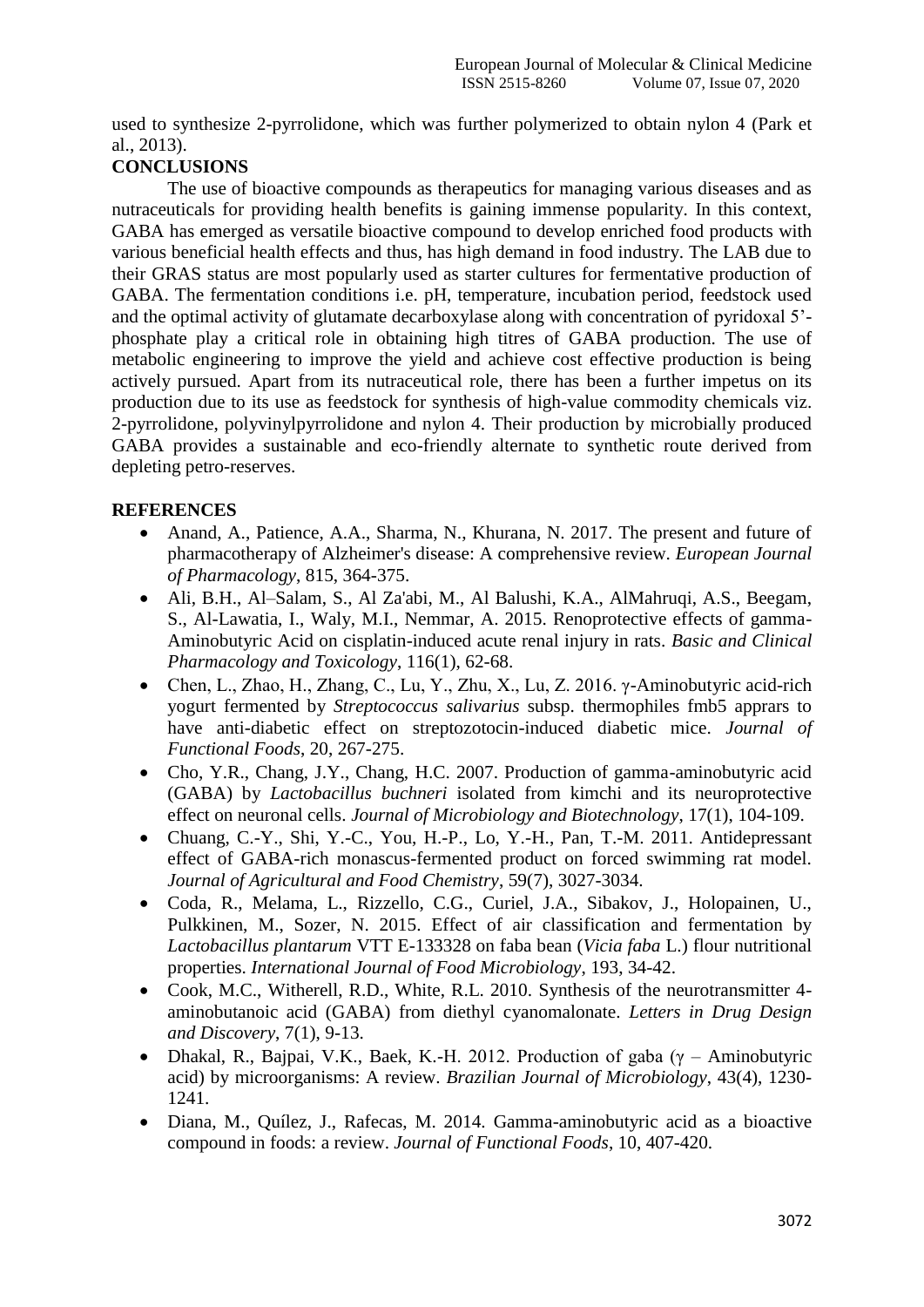- Diez-Gutiérrez, L., San Vicente, L., R. Barrón, L.J., Villarán, M.d.C., Chávarri, M. 2019. Gamma-aminobutyric acid and probiotics: Multiple health benefits and their future in the global functional food and nutraceuticals market. *Journal of Functional Foods*, 103669.
- Dikshit, R., Tallapragada, P. 2015. Screening and optimization of  $\gamma$ -aminobutyric acid production from *Monascus sanguineus* under solid-state fermentation. *Frontiers in Life Science*, 8(2), 172-181.
- Grewal, J., Khare, S. 2017. 2-Pyrrolidone synthesis from  $\gamma$ -aminobutyric acid produced by *Lactobacillus brevis* under solid-state fermentation utilizing toxic deoiled cottonseed cake. *Bioprocess and biosystems engineering*, 40(1), 145-152.
- Hatti-Kaul, R., Chen, L., Dishisha, T., Enshasy, H.E. 2018. Lactic acid bacteria: from starter cultures to producers of chemicals. *FEMS Microbiology Letters*, 365(20), fny213.
- Ho, N.A.T., Hou, C.Y., Kim, W.H., Kang, T.J. 2013. Expanding the active pH range of *Escherichia coli* glutamate decarboxylase by breaking the cooperativeness. *Journal of Bioscience and Bioengineering*, 115(2), 154-158.
- Johnston, G.A.R. 2017. GABA Australis, some reflections on the history of GABA receptor research in Australia. *Pharmacological Research*, 116, 32-38.
- Ko, C.Y., Lin, H.-T.V., Tsai, G.J. 2013. Gamma-aminobutyric acid production in black soybean milk by *Lactobacillus brevis* FPA 3709 and the antidepressant effect of the fermented product on a forced swimming rat model. *Process Biochemistry*, 48(4), 559-568.
- Kook, M.-C., Cho, S.-C. 2013. Production of GABA (gamma amino butyric acid) by lactic acid bacteria. *Korean Journal for Food Science of Animal Resources*, 33(3), 377-389.
- Li, H., Cao, Y. 2010. Lactic acid bacterial cell factories for gamma-aminobutyric acid. *Amino Acids*, 39(5), 1107-1116.
- Li, S.-C., Lin, H.-P., Chang, J.-S., Shih, C.-K. 2019. *Lactobacillus acidophilus*-Fermented germinated brown rice suppresses preneoplastic lesions of the colon in rats. *Nutrients*, 11(11), 2718.
- Lie, Y., Farmer, T.J., Macquarrie, D.J. 2018. Facile and rapid decarboxylation of glutamic acid to γ-aminobutyric acid via microwave-assisted reaction: Towards valorisation of waste gluten. *Journal of Cleaner Production*, 205, 1102-1113.
- Nejati, F., Rizzello, C.G., Di Cagno, R., Sheikh-Zeinoddin, M., Diviccaro, A., Minervini, F., Gobbetti, M. 2013. Manufacture of a functional fermented milk enriched of Angiotensin-I Converting Enzyme (ACE)-inhibitory peptides and γ-amino butyric acid (GABA). *LWT - Food Science and Technology*, 51(1), 183-189.
- Ngo, D.-H., Vo, T.S. 2019. An updated review on pharmaceutical properties of gamma-aminobutyric acid. *Molecules*, 24(15), 2678.
- Park, S.J., Kim, E.Y., Noh, W., Oh, Y.H., Kim, H.Y., Song, B.K., Cho, K.M., Hong, S.H., Lee, S.H., Jegal, J. 2013. Synthesis of nylon 4 from gamma-aminobutyrate (GABA) produced by recombinant *Escherichia coli*. *Bioprocess and biosystems engineering*, 36(7), 885-892.
- Quílez, J., Diana, M. 2017. Gamma-Aminobutyric acid-enriched fermented foods. in: *Fermented Foods in Health and Disease Prevention*, (Eds.) J. Frias, C. Martinez-Villaluenga, E. Peñas, Academic Press. Boston, pp. 85-103.
- Reid, S.N., Ryu, J.-k., Kim, Y., Jeon, B.H. 2018. GABA-enriched fermented *Laminaria japonica i*mproves cognitive impairment and neuroplasticity in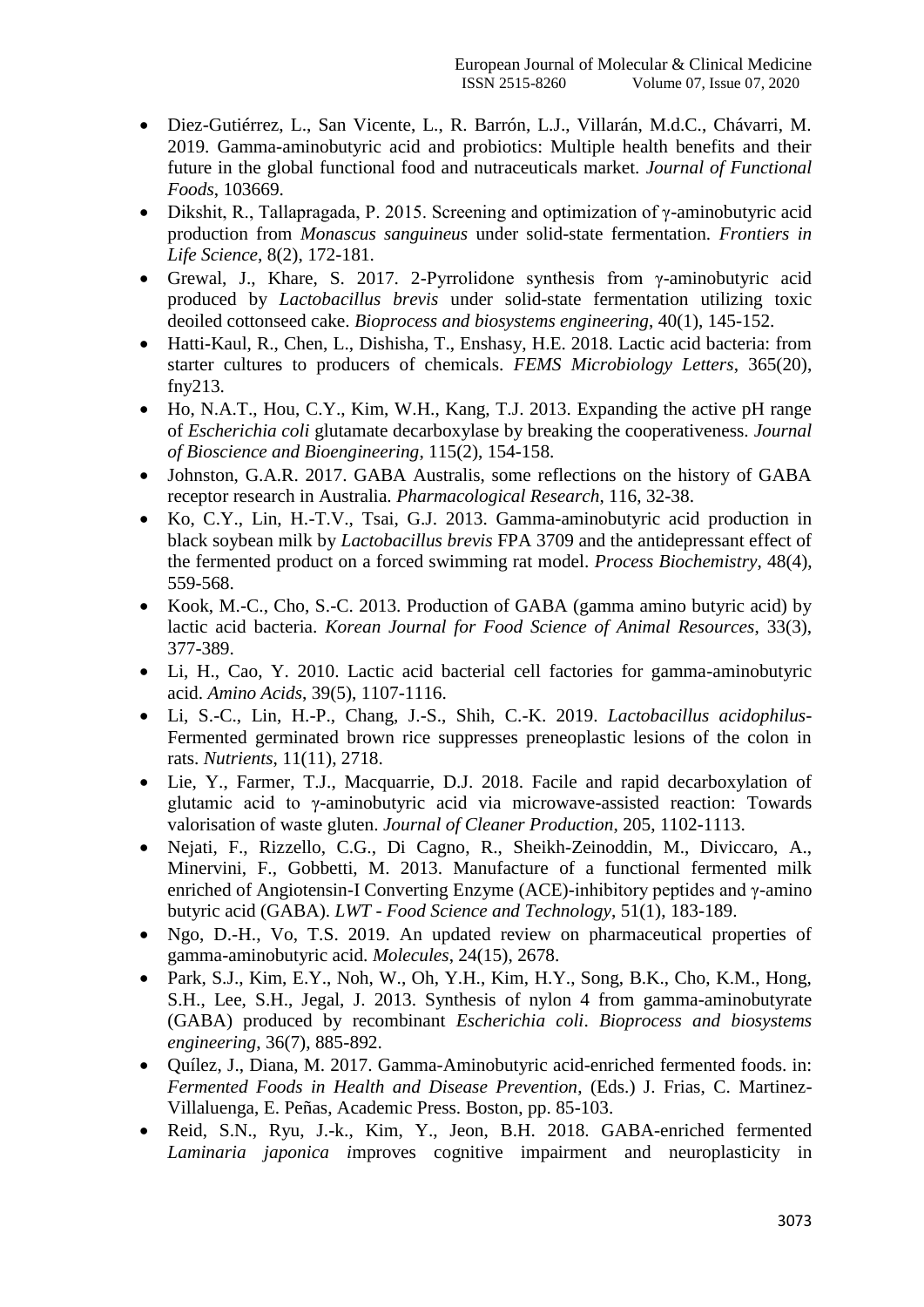scopolamine-and ethanol-induced dementia model mice. *Nutrition research and practice*, 12(3), 199-207.

- Sauer, M., Russmayer, H., Grabherr, R., Peterbauer, C.K., Marx, H. 2017. The efficient clade: Lactic acid bacteria for industrial chemical production. *Trends in Biotechnology*, 35(8), 756-769.
- Song, L., Du, A., Xiong, Y., Jiang, J., Zhang, Y., Tian, Z., Yan, H. 2016.  $\gamma$ -Aminobutyric acid inhibits the proliferation and increases oxaliplatin sensitivity in human colon cancer cells. *Tumor Biology*, 37(11), 14885-14894.
- Takahashi, C., Shirakawa, J., Tsuchidate, T., Okai, N., Hatada, K., Nakayama, H., Tateno, T., Ogino, C., Kondo, A. 2012. Robust production of gamma-amino butyric acid using recombinant *Corynebacterium glutamicum* expressing glutamate decarboxylase from *Escherichia coli*. *Enzyme and Microbial Technology*, 51(3), 171- 176.
- Talebi, N., Nematbakhsh, M., Monajemi, R., Mazaheri, S., Talebi, A., Vafapour, M. 2016. The protective effect of  $\gamma$ -aminobutyric acid on kidney injury induced by renal ischemia-reperfusion in ovariectomized estradiol-treated rats. *International journal of preventive medicine*, 7, 6.
- Torino, M.I., Limón, R.I., Martínez-Villaluenga, C., Mäkinen, S., Pihlanto, A., Vidal-Valverde, C., Frias, J. 2013. Antioxidant and antihypertensive properties of liquid and solid state fermented lentils. *Food chemistry*, 136(2), 1030-1037.
- Wendisch, V.F., Mindt, M., Pérez-García, F. 2018. Biotechnological production of mono- and diamines using bacteria: recent progress, applications, and perspectives. *Applied Microbiology and Biotechnology*, 102(8), 3583-3594.
- Xu, N., Wei, L., Liu, J. 2017. Biotechnological advances and perspectives of gammaaminobutyric acid production. *World Journal of Microbiology and Biotechnology*, 33(3), 64.
- Yuan, S.-F., Alper, H.S. 2019. Metabolic engineering of microbial cell factories for production of nutraceuticals. *Microbial cell factories*, 18(1), 46.
- Zhu, N., Wang, T., Ge, L., Li, Y., Zhang, X., Bao, H. 2017. γ-Amino butyric acid (GABA) synthesis enabled by copper-catalyzed carboamination of alkenes. *Organic Letters*, 19(18), 4718-4721.
- Kumar R., Kumar R., Sharma N., Vyas M., Mahajan S., Satija S., Singh S.K., Mehta M., Khurana N. Genetics of Parkinson's disease: How close and how far we are? Plant Archives, 19,2019.
- Dorice M.H.C., Khurana N., Sharma N., Khatik G.L. Identification of possible molecular targets of potential anti-parkinson drugs by predicting their binding affinities using molecular docking technique. Asian Journal of Pharmaceutical and Clinical Research, 11(2), 2018.
- Kumar R., Kumar R., Anand A., Sharma N., Khurana N. Prediction of anti-parkinson potential of phytoconstituents using prediction of activity spectra of substances software. Asian Journal of Pharmaceutical and Clinical Research, 11(2),2018.
- Himanshu, Bhaskar R., Sharma N., Mehta M., Singh A., Yashwant, Yadav N.S., Khatik G.L., Verma S. Development and evaluation of buccoadhesive film of ropinirole hydrochloride for the treatment of Parkinson's disease. International Journal of Drug Delivery Technology, 7(2),2017.
- Mushtaq U., Singh S.K. Brain tumor segmentation techniques in MRI images-an analysis. Proceedings - 2nd International Conference on Intelligent Circuits and Systems, ICICS 2018.